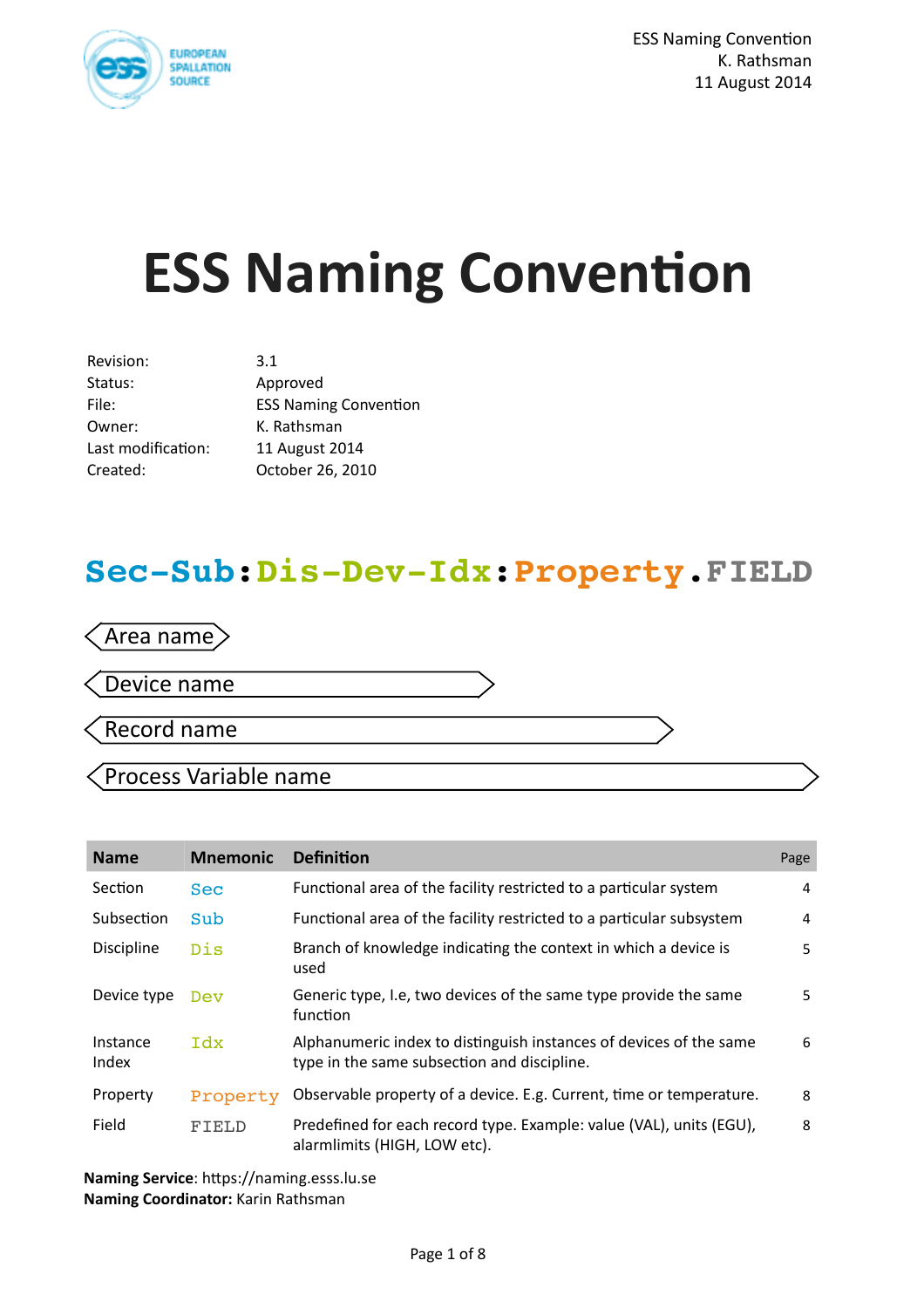## **Document History**

| <b>Revision</b> | <b>Date</b> | Changed/<br>reviewed | <b>Modification</b>                                                                                                                                                                                                                                                                                                                                                                                                  |
|-----------------|-------------|----------------------|----------------------------------------------------------------------------------------------------------------------------------------------------------------------------------------------------------------------------------------------------------------------------------------------------------------------------------------------------------------------------------------------------------------------|
| 1               | 2010/10/26  | G. Trahern           | Initial version                                                                                                                                                                                                                                                                                                                                                                                                      |
| 1.1             | 2010/11/16  | G. Trahern           | Clarify syntax for system/subsystem instantiation<br><b>TOC</b> formatting                                                                                                                                                                                                                                                                                                                                           |
| 1.2             | 2011/03/21  | G. Trahern           | Updated examples, moved reference tables to separate<br>document                                                                                                                                                                                                                                                                                                                                                     |
| 1.3             | 2012/09/26  | K. Rathsman          | Replaced examples with Implementation-How to name<br>devices                                                                                                                                                                                                                                                                                                                                                         |
| 1.4             | 2013/01/11  | K. Rathsman          | Updated Implementation and removed references.                                                                                                                                                                                                                                                                                                                                                                       |
| $\overline{2}$  | 2013/12/09  | K. Rathsman          | Update based on naming committee meetings.<br>Conceptually the content is the same, but more<br>explanations and updated examples are given.                                                                                                                                                                                                                                                                         |
| 2.1             | 2014/01/17  | K.Rathsman           | Minor corrections.                                                                                                                                                                                                                                                                                                                                                                                                   |
| 3               | 2014/05/20  | K.Rathsman           | 1) Inserted discipline into all device names to reduce<br>bureaucracy and increase flexibility. This unifies the syntax<br>for accelerator and target. 2) Signal part of names have<br>been simplified based on input from PSI. 3) Updated the<br>naming rules accordingly. 4) Rewritten the document with<br>references to the Naming Service. 5) Updated examples<br>with focus on first users (CF and Cryogenics) |
| 3.1             | 2014/06/11  | K. Rathsman          | Included the process variable name to be explicit about<br>definitions.                                                                                                                                                                                                                                                                                                                                              |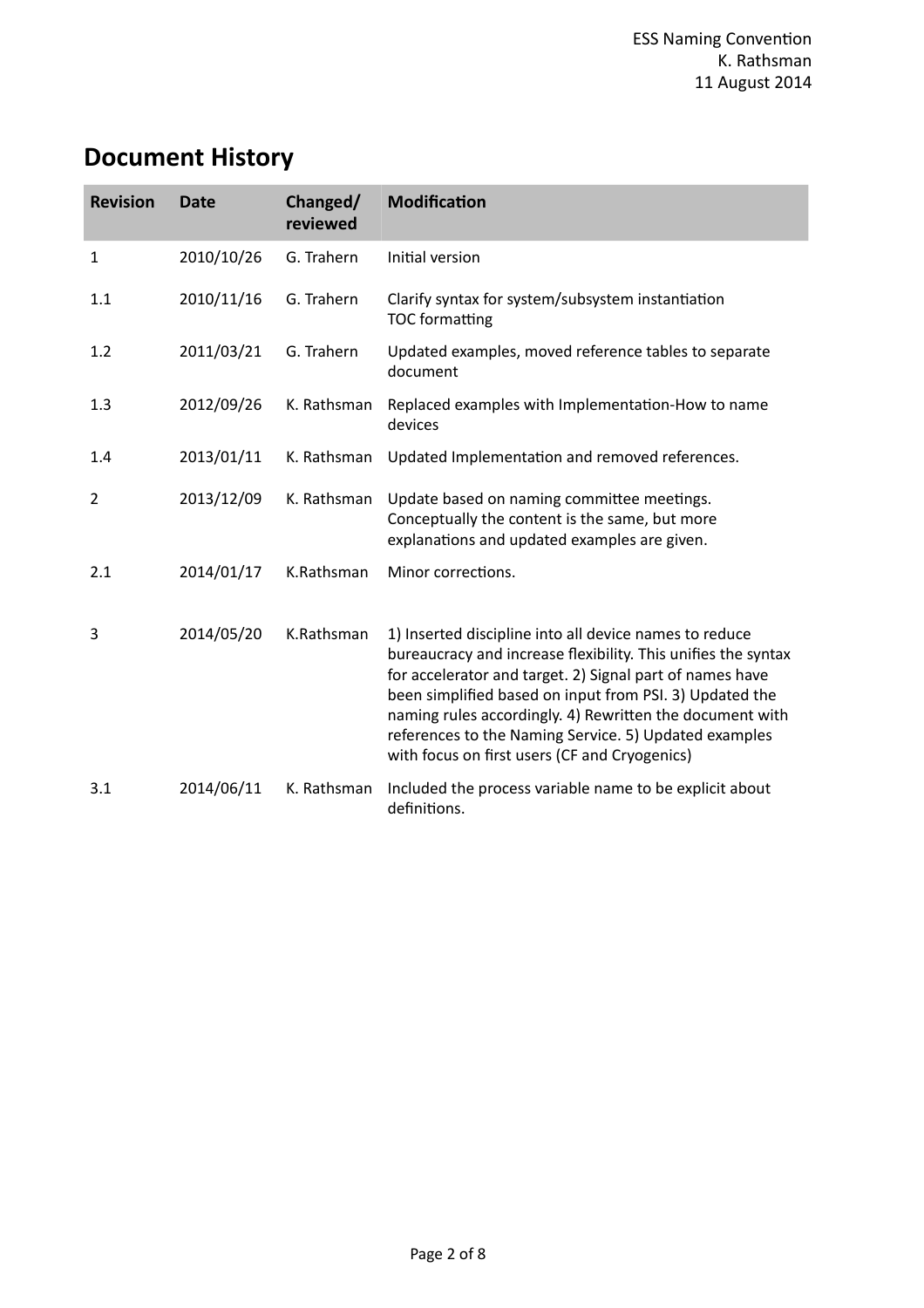The ESS Naming Convention was agreed upon and approved at an early stage of the ESS project to ensure meaningful, short and structured names of signals and devices. Given the millions of signals to control and thousands of devices to operate, clear communication is essential among operators, physicists and engineers. Considerable efforts have been invested to make the ESS Naming Convention useful in a wider context to help enforce system integration activities across all divisions.

The ESS Naming Convention is based on a standard originally developed for the Superconducting Collider (SSC) and later adopted by other large research facilities, for example the Spallation Neutron Source (SNS), Facility for Rare Isotope Beams (FRIB), International Thermonuclear Experimental Reactor (ITER), the Continuous Electron Beam Accelerator Facility (CE-BAF), Paul Scherrer Institute (PSI). We gratefully acknowledge the use of ideas, nomenclature, and software as well as conversations with personnel from these institutions.

## 1. Scope

The ESS Naming convention applies to devices and signals controlled and monitored by the Integrated Controls System (ISC). ICS reserves the right to enforce the naming convention by limiting the functionality of hardware in case

- the signal names, referred to as process variable names in EPICS based Control System, do not follow the naming convention format and rules given in section 6.
- the associated device name of the process variable name is not registered in the webbased Naming Service<sup>1</sup> provided by ICS.

Equipment outside of the ICS scope will be named if requested. For example, safety valves like pressure relieve valves and manual valves are not controlled but could nevertheless be named and also displayed on control screens.

The ESS Naming Convention names shall be used on operator screens, drawings, design schematics, computer software, project databases, equipment name tags, test procedures, and other sources of technical information at ESS.

The device names shall not be confused with inventory identification since the naming convention names reflect where equipment are installed and in which context these are used. In addition, when a device is replaced, the new device inherits the name.

In general, equipment at ESS will be assigned identification codes. Several identification codes will be associated with the same equipment, in for example project break down structure (PBS) or other project management systems. To avoid confusion identification codes of devices have to be clearly distinguished from the ESS Naming Convention names:

- Identification codes must not be mnemonic, i.e. it shall not contain abbreviations or acronyms. Having parallel conventions for mnemonic names will inevitably cause confusion.
- Identification codes must not simulate the ESS Naming Convention syntax.

<sup>&</sup>lt;sup>1</sup> Naming Service is available at  $\frac{https://naming.ess.lu.se.}$  The Naming Service is a further development of the Proteus Naming System by the DISCS collaboration between Brookhaven National Laboratory (BNL), Facility for Rare Isotope Beams (FRIB), Cosylab, Institute of High Energy Physics (IHEP), and European Spallation Source (ESS).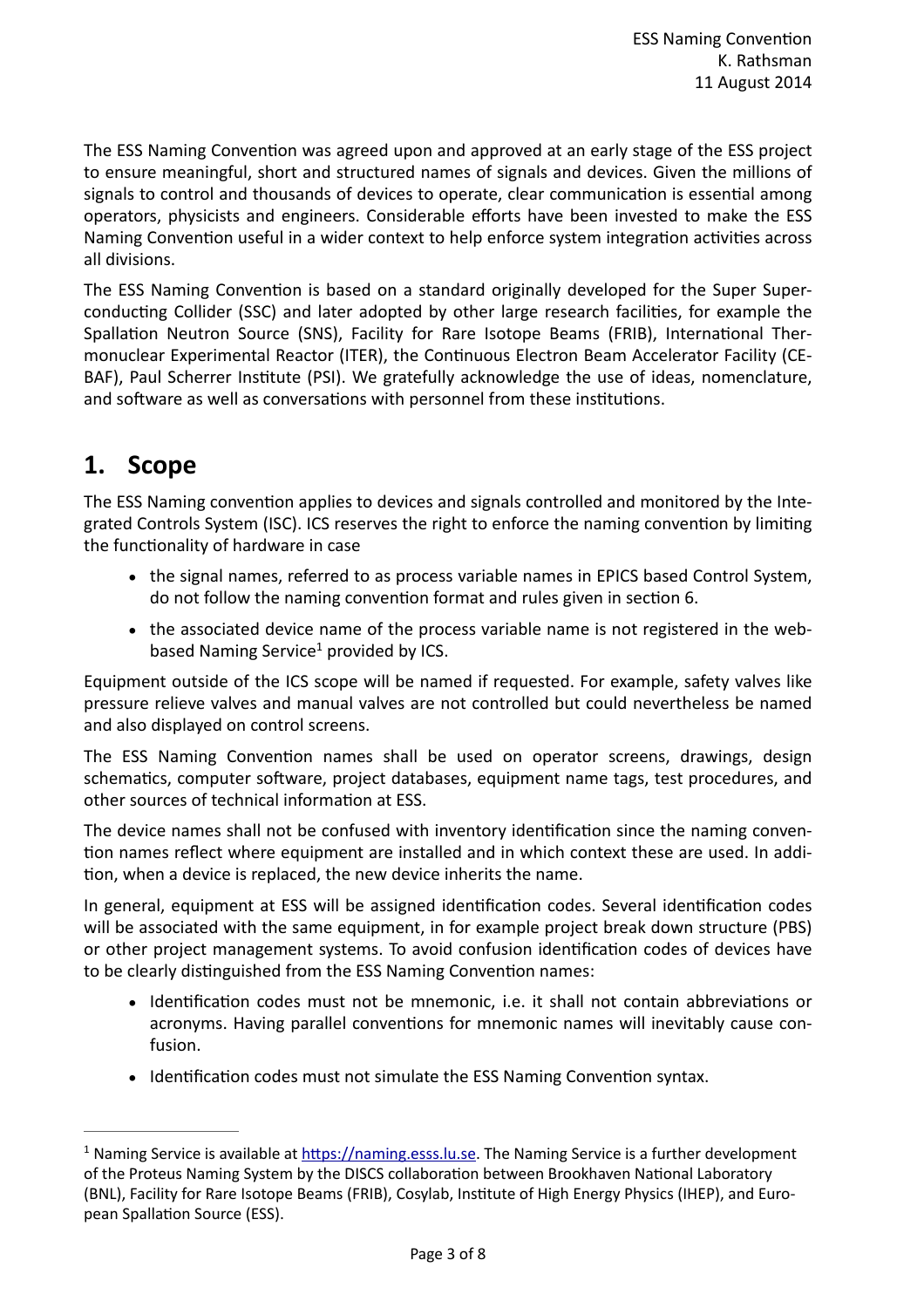The ESS naming convention names are composed by acronyms and abbreviations referred to as name elements. These elements are sorted under area, device and configuration structures described below. The naming structures are intended for management and administration of name elements only. However, the name elements as well as composed names should be used in other structures and systems. Given the name it should be possible to look up equipment in for example the inventory. Since names are still subject to changes it is recommended to use the name IDs as references in other systems. These are for software applications accessible via the RESTFul API of the Naming Service. It is also possible to download a complete list of names and name IDs in excel file format from the web interface of the Naming Service.

## **2. Area Structure**

From the operational point of view it is beneficial to have names mentally linked to functional area. This would help physicists, operators, technicians and engineers to orient themselves on the site relative to named technical systems. Devices and signals are therefore sorted under a functional area structure in three levels:

Level 1. **Super Section** (Sup): High level area of the facility restricted to a particular use such as the Neutron Instruments (NI), Target Station (TS), Accelerator (Acc) and Central Services (CS). The super section is not part of the device and signal names but it is used for sorting and filtering purposes in the Naming Service as well as in other systems where the names are used.

Level 2. **Section** (Sec): Accelerator sections correspond to the accelerating structure used along the linac, for example the High Beta Linac (HBL). Sections under Central Services are the Water Cooling Plant (WCP), Cryogenic System (CrS) etc. Devices related to buildings will be sorted under corresponding building, for example the Gallery (G02).

Level 3. **Subsection** (Sub): Examples: The Target Moderator Cryoplant (TMCp) is a subsection under Cryogenic System (CrS). Air Handling Unit number 2 (AHU02) is a subsection under the Gallery (G02).

Items in the area structure are managed by subgroups of the ESS Naming Committee, one for each super section including at least the naming coordinator and a systems engineer.

To help personnel orient themselves relative to the technical systems the functional area name, defined as

#### Sec-Sub

shall be displayed on building structures wherever required.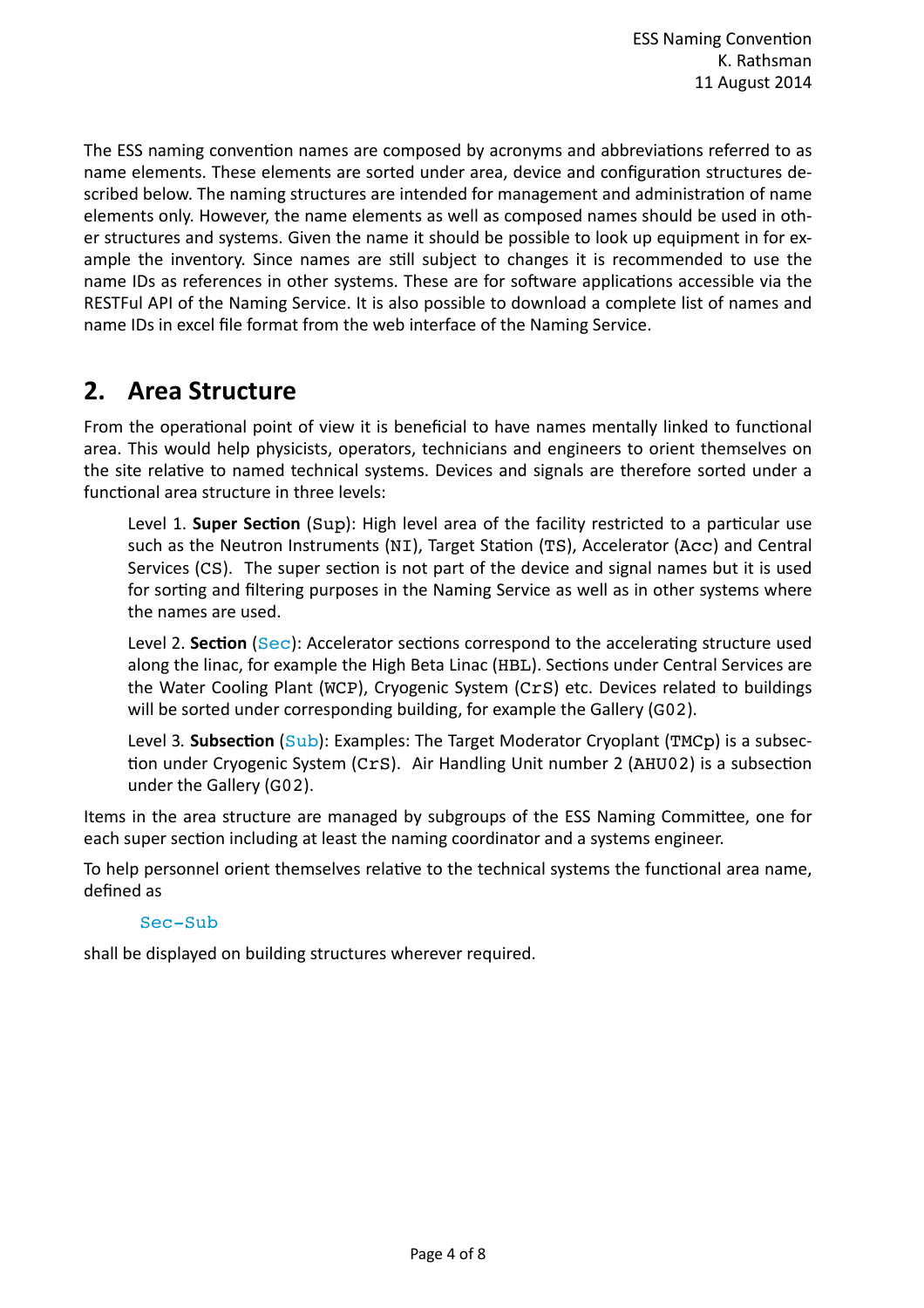## **3. Device Structure**

Any equipment that serves a particular function and is connected to the Integrated Control System is modelled as a device. A Device name can represent

- Single piece of equipment, e.g. a temperature transmitter with only one signal.
- Complex module of components, named devices and a local control system. Examples: Klystron modulators and neutron beam choppers.
- Indirectly controlled equipment, e.g., a quadrupole magnet with the gradient field calculated from the settings and readouts from the connected power supply.
- Equipment outside the scope of ICS. Equipment will be given a device name if requested.

Devices can resided inside other devices, however the parent child relation cannot be resolved from the names. The hierarchy can instead be found in the configuration database or in other systems where the names are used.

Throughout the facility we can expect to have thousands of different kind of devices. Devices are therefore categorised on three levels in the device structure:

Level 1. Discipline  $(Dis)$ : Branch of knowledge indicating the context in which a device is used. Examples: Cryogenics  $(Cryo)$ , vacuum  $(Vac)$ , water cooling  $(WtrC)$ , proton beam instrumentation (PBI). Conventional facilities will use the Swedish BSAB96 codes as mnemonic name elements for disciplines. Personnel not familiar with this nomenclature can still understand the context from the subsection name. Example: Air Handling (57B) in the Air Handling Unit number 2 (AHU02).

Level 2. Category (Cat): This level has been introduced to allow certain devices, for example sensors  $(Sn)$  and Indicators  $(In)$  to be grouped together in lists and is not part of names. Default category is miscellaneous (Misc).

Level 3. **Device Type** (Dev): Two devices of the same generic type provide the same function. Examples: temperature transmitter (TT), temperature sensor (TSn), exhaust fan  $(EF)$ .

Items in the device structure are managed by subgroups of the ESS Naming Committee, one for each discipline including at least the naming coordinator and a device editor using the naming service. 

To reduce bureaucracy and increase flexibility the discipline  $Dis$  has become part of all device names. Therefore, the device type Dev needs to be unique only within the parent discipline, which allows shorter name elements for device types. Non-experts can still understand the context from the discipline.

Some device types, such as pumps, sensors and indicators are used in several disciplines. The device types for these should be named the same but sorted under the different disciplines. For example, a temperature sensor (TSn) is a generic device type in both cryogenics and water cooling disciplines.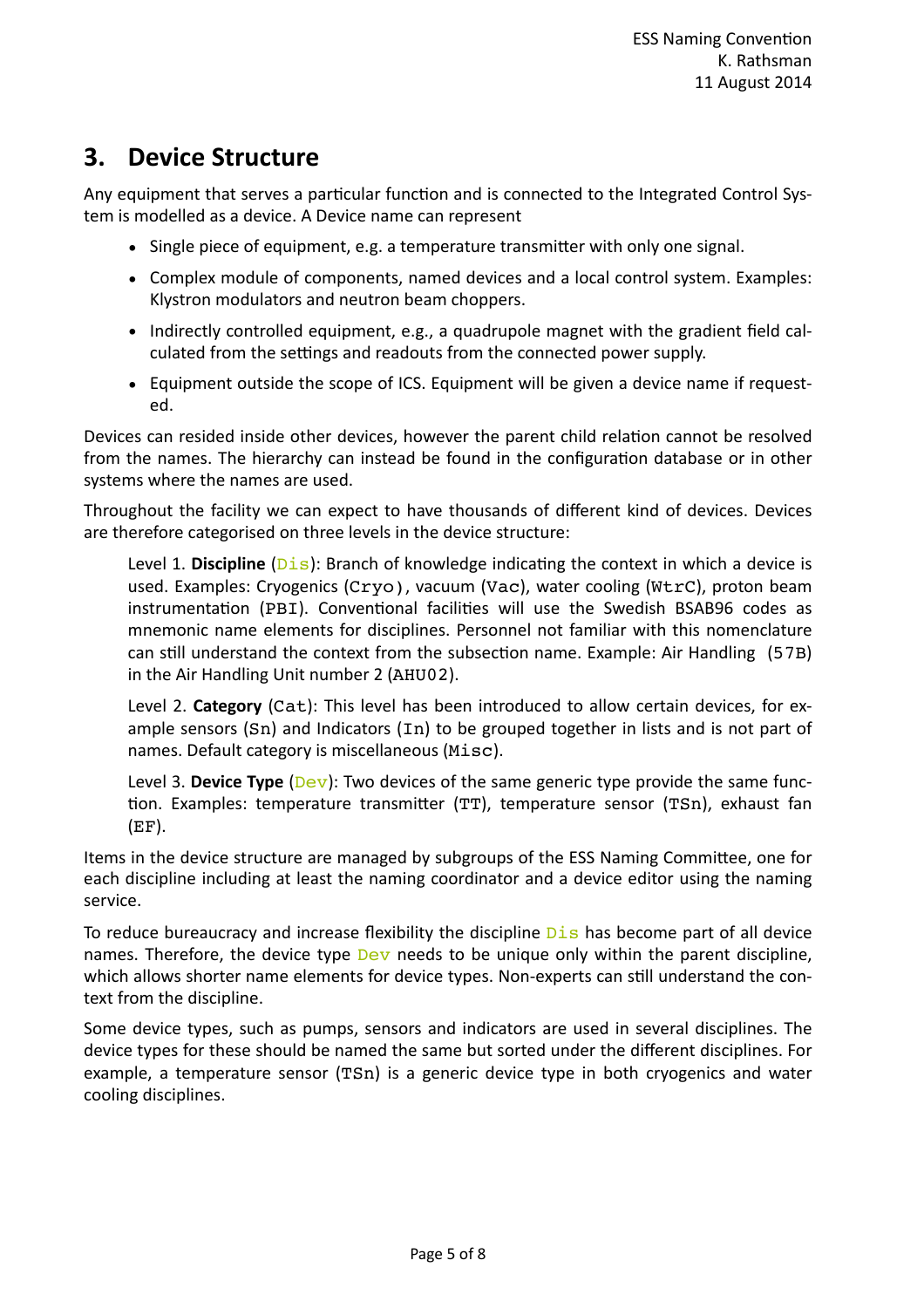## **4.** Device Registration

A name format in combination with a set of syntax rules do not necessarily ensure a meaningful and consistent naming. A web-based naming service is therefore provided by ICS to assist users of the naming convention to register instances of devices and to administer the mnemonic name elements.

Instances of device names in the registry are displayed in a tree view under super section, section and subsection. Filtering capabilities are provided for any of the items in area and device structures to help users to browse limited sets of registered device names.

Naming convention users, referred to as device editors in the naming service, will be guided by the following two questions when registering a device:

- Which part of the facility does the device provide service to?
- $\bullet$  What kind of device is it?

The answers, which are selected from the area and device structures are used to generate the device names. Only the instance index  $Idx$ , and an optional comment needs to be entered to create a unique device name on the format

#### Sec-Sub:Dis-Dev-Idx

On layouts only device type and instance index  $(Dev - Idx)$  should be displayed at the individual components, provided that the area name  $(Sec-Sub)$  and discipline  $(Dis)$  are printed somewhere on the same layout.

#### **4.1. Batch Naming**

Experienced device editors can register a batch of devices in three steps:

- 1. Download a template file in excel format from the Naming service.
- 2. Fill in existing name elements for section, subsection, discipline, device type and instance index as well as a comment (optional) for each device.
- 3. Upload the file.

#### **4.2. Naming Rules**

The Naming Service validates device names against the following set of rules:

- 1. Instance index  $(\text{Idx})$  shall be alphanumeric. I.e., only upper and lower case alphanumeric characters (a-z, A-Z, 0-9) are allowed.
- 2. The device names  $Sec-Sub:Dis-Dev-Idx$  shall be distinguishable, which means that names shall be unique irrespective of
	- (a) Letter case
	- (b) Letters  $I, I$  and number  $1$
	- $(c)$  Letter O and number 0
	- (d) Letters  $V$  and  $W$
	- (e) Leading zeros, i.e., number 0 immediately following a non-numerical character
- 3. The maximum length of instance index  $(\text{Idx})$  is 6 characters.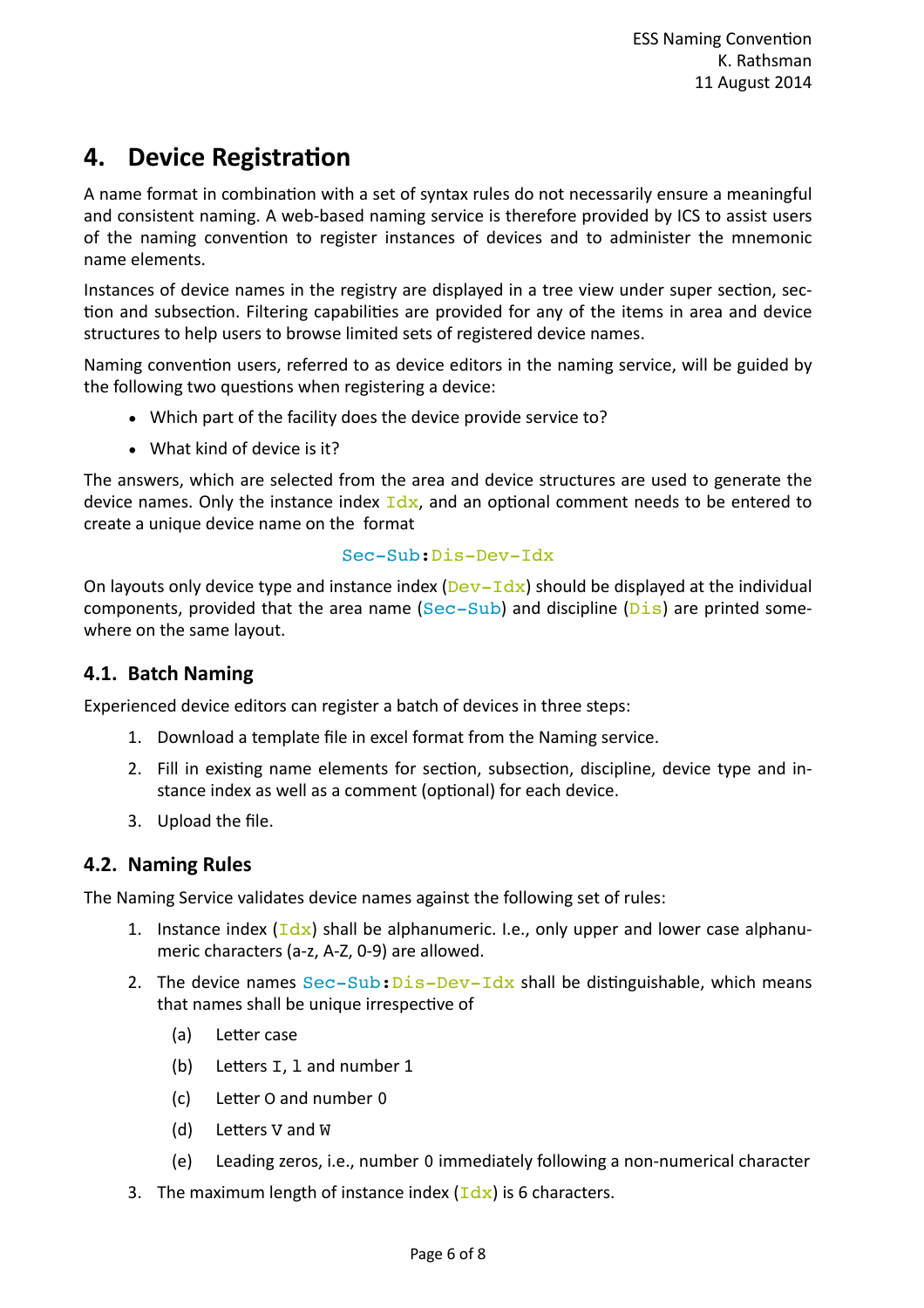## **5.** Administration of mnemonic name elements

Items in the area and device structures are administered in the Naming Service. Device editors can propose to add, delete and modify mnemonic name elements.

#### **5.1. Validation**

The proposed name elements are validated against the following set of rules:

- 1. Names elements for any of the items in the area structure (Sup, Sec, Sub) and device structure  $(Dis, Cat, Dev)$  shall be alphanumeric. I.e., only upper and lower case alphanumeric characters (a-z, A-Z, 0-9) are allowed.
- 2. Name elements for super section (Sup), section (Sec) and discipline  $(Dis)$  shall be distinguishable according to definition in section 4.2
- 3. Name elements for subsection Sub shall be distinguishable under the same parent section, according to the definition in section 4.2.
- 4. Name elements for device category (Cat) and type ( $Dev$ ) shall be distinguishable under the same discipline according to definition in section 4.2.
- 5. Names elements for any of the items in the area structure (Sup, Sec, Sub) and device structure  $(Dis, Cat, Dev)$  shall be at least one character long.
- 6. The maximum length of name elements for items in the area structure (Sup, Sec, Sub) is 6 characters.
- 7. The maximum length of name elements for items in the device structure  $(Dis, Cat,$ Dev) is 4 characters.

#### **5.2. Guidelines**

The naming coordinator, who acts on behalf of the naming committee, approves or reject proposals according to the general guidelines for mnemonic name elements:

- 1. Name elements shall be mnemonic, so that operators, technicians, engineers and physicist, who are not necessarily expert in the particular field, do not have to look up names more than occasionally.
- 2. Names should be short and easy to read. Abbreviate words and use camel case, i.e., skip blanks and begin words with capital letters. Example: Spk for spoke cavities and HBL for High Beta Linac.
- 3. Aspects of long term operation (>20 years) are prioritised over straightforward solutions.
- 4. Use standard nomenclature. Users should for example refer to existing names in the Naming Service before proposing new names, especially for device types used in several disciplines.